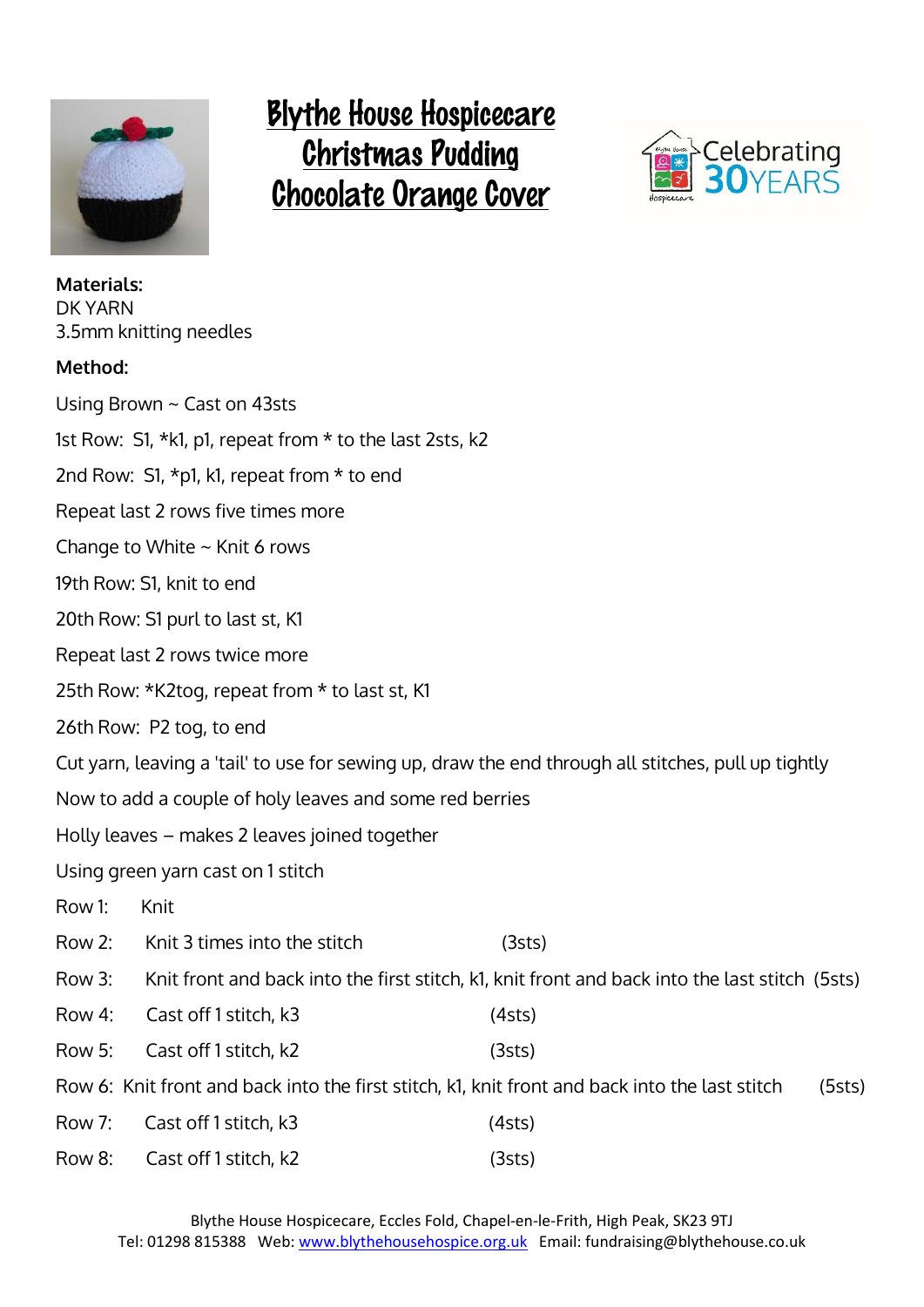| Row 9:            | Slip 1 stitch, k2tog, pass slip stitch over                                                | (1st)  |
|-------------------|--------------------------------------------------------------------------------------------|--------|
| Row 10:           | Knit 3 times into the stitch                                                               | (3sts) |
| Row 11:<br>stitch | Knit front and back into the first stitch, k1, knit front and back into the last<br>(5sts) |        |
|                   | Row 12: Cast off 1 stitch, k3                                                              | (4sts) |
|                   | Row 13: Cast off 1 stitch, k2                                                              | (3sts) |
| Row 14:<br>stitch | Knit front and back into the first stitch, k1, knit front and back into the last<br>(5sts) |        |
|                   | Row 15: Cast off 1 stitch, k3                                                              | (4sts) |
|                   | Row 16: Cast off 1 stitch, k2                                                              | (3sts) |
| Row 17:           | Slip 1 stitch, k2tog, pass slip stitch over                                                | (1st)  |
| Fasten off        |                                                                                            |        |
| $\bullet$         | For the Berry                                                                              |        |
|                   | Using red yarn cast on 3 stitches                                                          |        |
| Row 1:            | Knit in the front and back of every stitch                                                 | (6sts) |
| Row 2:            | Purl                                                                                       |        |
| Row 3:            | Knit                                                                                       |        |
| Row 4:            | P2tog three times                                                                          | (3sts) |
|                   | Cast off - Tie cast on and cast off tails together (this pulls the berry together)         |        |
|                   | Sew leaves and berry on to the top                                                         |        |

And you are done!

We would be very grateful if you could please add a Terry's Chocolate Orange to complete this wonderful gift

Once finished please return your knitted creations to Blythe House Hospicecare as soon as possible, but no later than the 29th December, with your name and contact details attached, so that we can thank you!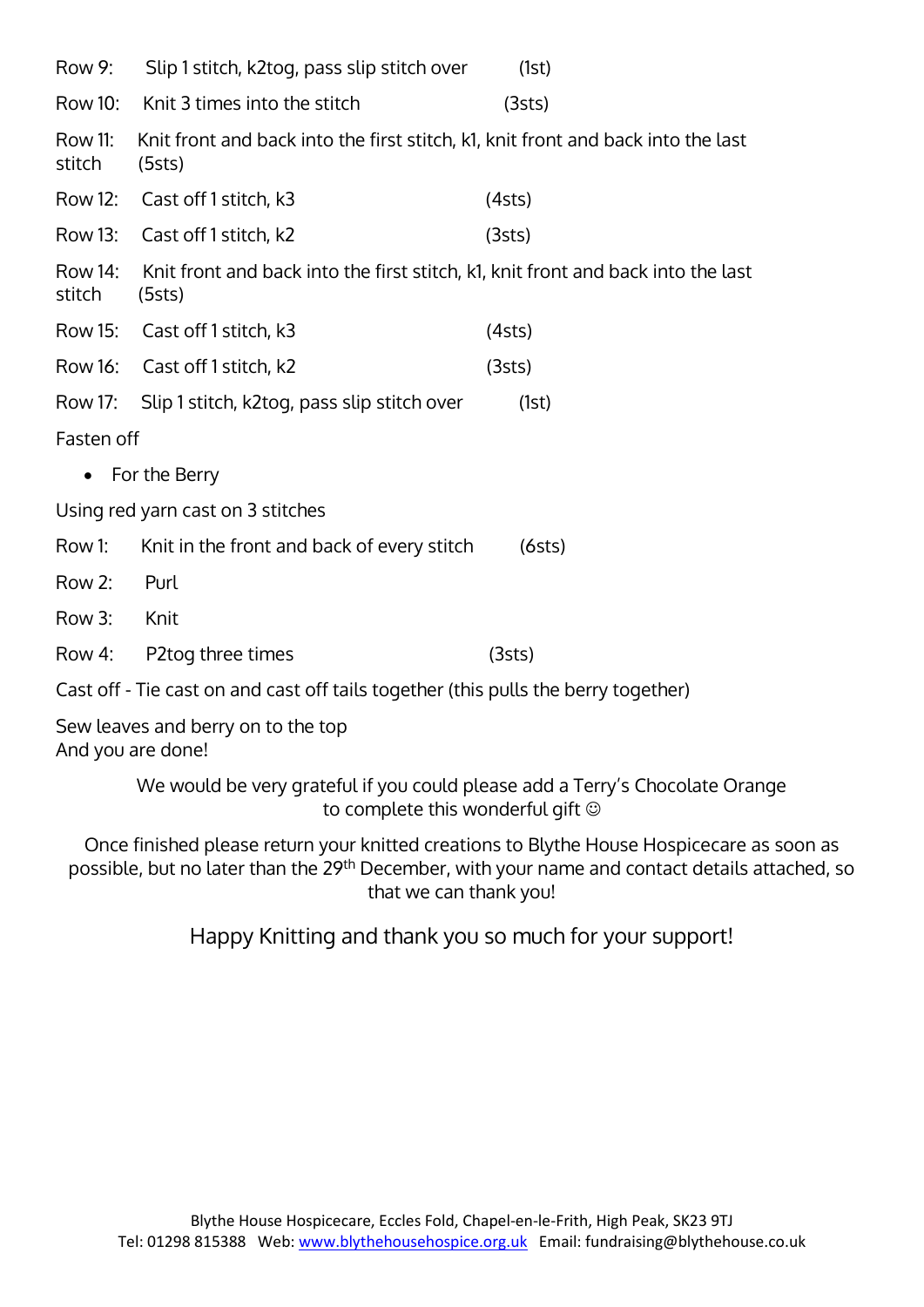

#### **Blythe House Hospicecare Christmas Tree Chocolate Orange Cover**



| Materials:                            |                                                                      |         |
|---------------------------------------|----------------------------------------------------------------------|---------|
| DK YARN                               |                                                                      |         |
| 3.5mm knitting needles                |                                                                      |         |
| Method:                               |                                                                      |         |
| Using green yarn $\sim$               |                                                                      |         |
| Cast on 43sts                         |                                                                      |         |
|                                       | 1 <sup>st</sup> Row: S1, *k1, p1, repeat from * to the last 2sts, k2 |         |
|                                       | $2nd$ Row: S1, *p1, k1, repeat from * to end                         |         |
|                                       | Repeat last 2 rows three times more                                  |         |
| 9 <sup>th</sup> Row: S1, knit to end  |                                                                      |         |
|                                       | 10 <sup>th</sup> Row: S1, purl to last st, k1                        |         |
| 11th Row: S1, knit to end             |                                                                      |         |
| 12 <sup>th</sup> Row: S1, knit to end |                                                                      |         |
| 13 <sup>th</sup> Row: S1, knit to end |                                                                      |         |
|                                       | 14 <sup>th</sup> Row: S1, purl to last st, k1                        |         |
| 15 <sup>th</sup> Row: S1, knit to end |                                                                      |         |
|                                       | 16 <sup>th</sup> Row: S1, purl to last st, k1                        |         |
| 17 <sup>th</sup> Row: S1, knit to end |                                                                      |         |
| 18 <sup>th</sup> Row: S1, knit to end |                                                                      |         |
| 19th Row: S1, knit to end             |                                                                      |         |
|                                       | 20 <sup>th</sup> Row: S1, purl to last st, k1                        |         |
| 21 <sup>st</sup> Row: S1, knit to end |                                                                      |         |
|                                       | 22 <sup>nd</sup> Row: S1, purl to last st, k1                        |         |
|                                       |                                                                      |         |
| Shape the top                         |                                                                      |         |
| Row 23:                               | *K5, k2tog, repeat from * to last st, k1                             | (37sts) |
|                                       | Row 24: Knit across row                                              |         |
| Row 25:                               | Knit across row<br>Purl across row                                   |         |
| Row 26:                               |                                                                      |         |
| Row 27:                               | *K4, k2tog, repeat from * to last st, k1<br>Purl across row          | (31sts) |
| Row 28:<br>Row 29:                    |                                                                      |         |
| Row 30:                               | Knit across row                                                      |         |
| Row 31:                               | Knit across row                                                      |         |
| Row 32:                               | *K3, k2tog, repeat from * to last st, k1<br>Purl across row          | (25sts) |
| Row 33:                               | Knit across row                                                      |         |
| Row 34:                               | Purl across row                                                      |         |
| Row 35:                               |                                                                      |         |
|                                       | *K2, k2tog, repeat from * to last st, k1<br>Knit across row          | (19sts) |
| Row 36:                               |                                                                      |         |
| Row 37:<br>Row 38:                    | Knit across row                                                      |         |
|                                       | Purl across row                                                      |         |
| Row 39:                               | *K1, k2tog, repeat from * to last st, k1                             | (13sts) |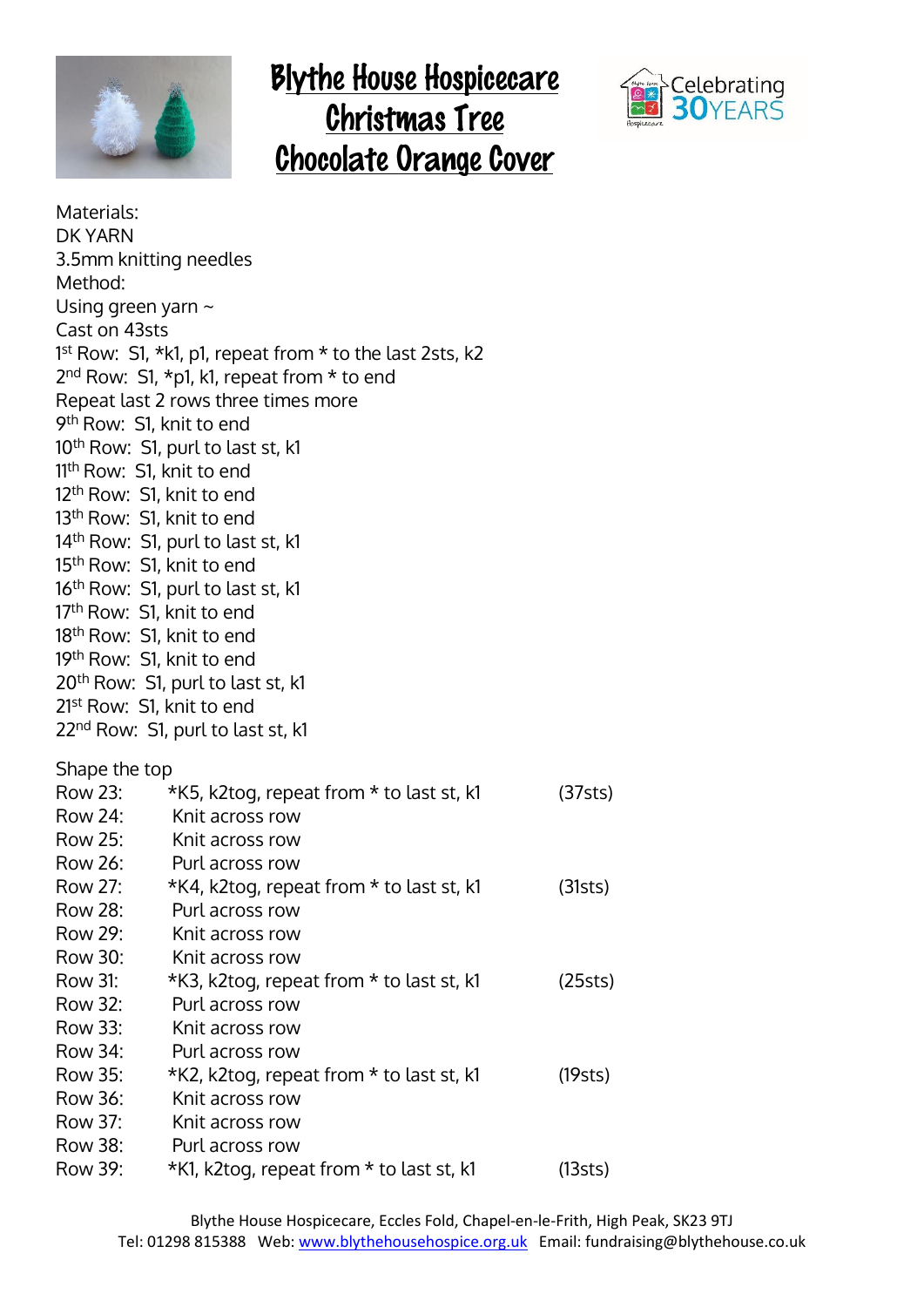| Row 40: | Purl across row                      |        |
|---------|--------------------------------------|--------|
| Row 41: | Knit across row                      |        |
| Row 42: | Knit across row                      |        |
| Row 43: | *K2tog, repeat from * to last st, k1 | (7sts) |
| Row 44: | Purl across row                      |        |
| Row 45: | K2tog, k2tog, k2tog, k1              | (4sts) |
| Row 46: | P2tog, p2tog                         |        |
| Row 47: | K2tog                                | (2sts) |
|         |                                      |        |

Fasten off Cut off yarn Join seam Darn away ends Add a star button or pom-pom Decorate with tiny buttons or sequins if desired



For the white tree, Use sparkle yarn and eyelash yarn for the 2 knit rows throughout

We would be very grateful if you could please add a Terry's Chocolate Orange to complete this wonderful gift  $\odot$ 

Once finished please return your knitted creations to Blythe House Hospicecare as soon as possible, but no later than the 29th November, with your name and contact details attached, so that we can thank you!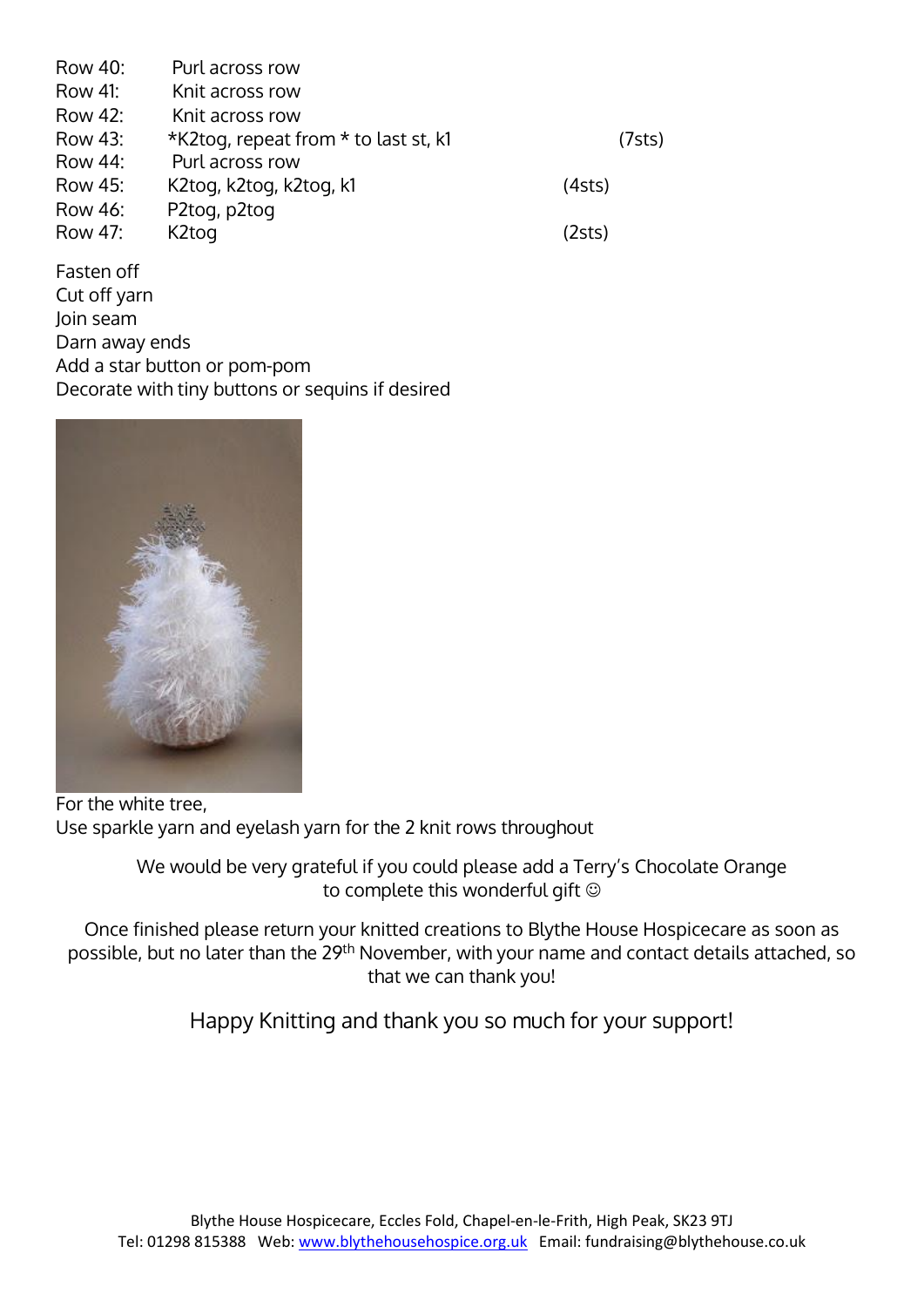

# **Blythe House Hospicecare** Santa Hat<br>Chocolate Orange Cover



**Materials:** DK YARN 3.5mm knitting needles **Method:**  Using White ~ Cast on 43sts & Knit 8 rows Change to Red ~ Work 12 rows in stocking stitch (1row knit, 1 row purl) Shaping the top:

|         | Row 21: *K5, k2tog, repeat from * to last st, k1    | (37sts) |
|---------|-----------------------------------------------------|---------|
|         | Rows 22, 24, 26, 28, 30:<br>S1, purl to last st, k1 |         |
|         | Row 23: *K4, k2tog, repeat from * to last st, k1    | (31sts) |
| Row 25: | *K3, k2tog, repeat from * to last st, k1            | (25sts) |
| Row 27: | *K2, k2tog, repeat from * to last st, k1            | (19sts) |
| Row 29: | *K1, k2tog, repeat from * to last st, k1            | (13sts) |
| Row 31: | *K2tog, repeat from * to last st, k1                | (7sts)  |

Cut off yarn, leaving a tail – thread the tail through the remaining 7sts, and pull up tight

Sew up the side seam, using the corresponding colour for each section.

Darn away the ends, and add a bobble or a pompom on to the top of the hat

|                            | • To make a bobble - Using White - Cast on 3 stitches |        |
|----------------------------|-------------------------------------------------------|--------|
|                            | Row 1: Knit in the front and back of every stitch     | (6sts) |
| Row 2: Purl                |                                                       |        |
| Row 3: Knit                |                                                       |        |
|                            | Row 4: P2tog three times                              | (3sts) |
| Cast off and you are done! |                                                       |        |

We would be very grateful if you could please add a Terry's Chocolate Orange to complete this wonderful gift

Once finished please return your knitted creations to Blythe House Hospicecare as soon as possible, but no later than the 29<sup>th</sup> November, with your name and contact details attached, so that we can thank you!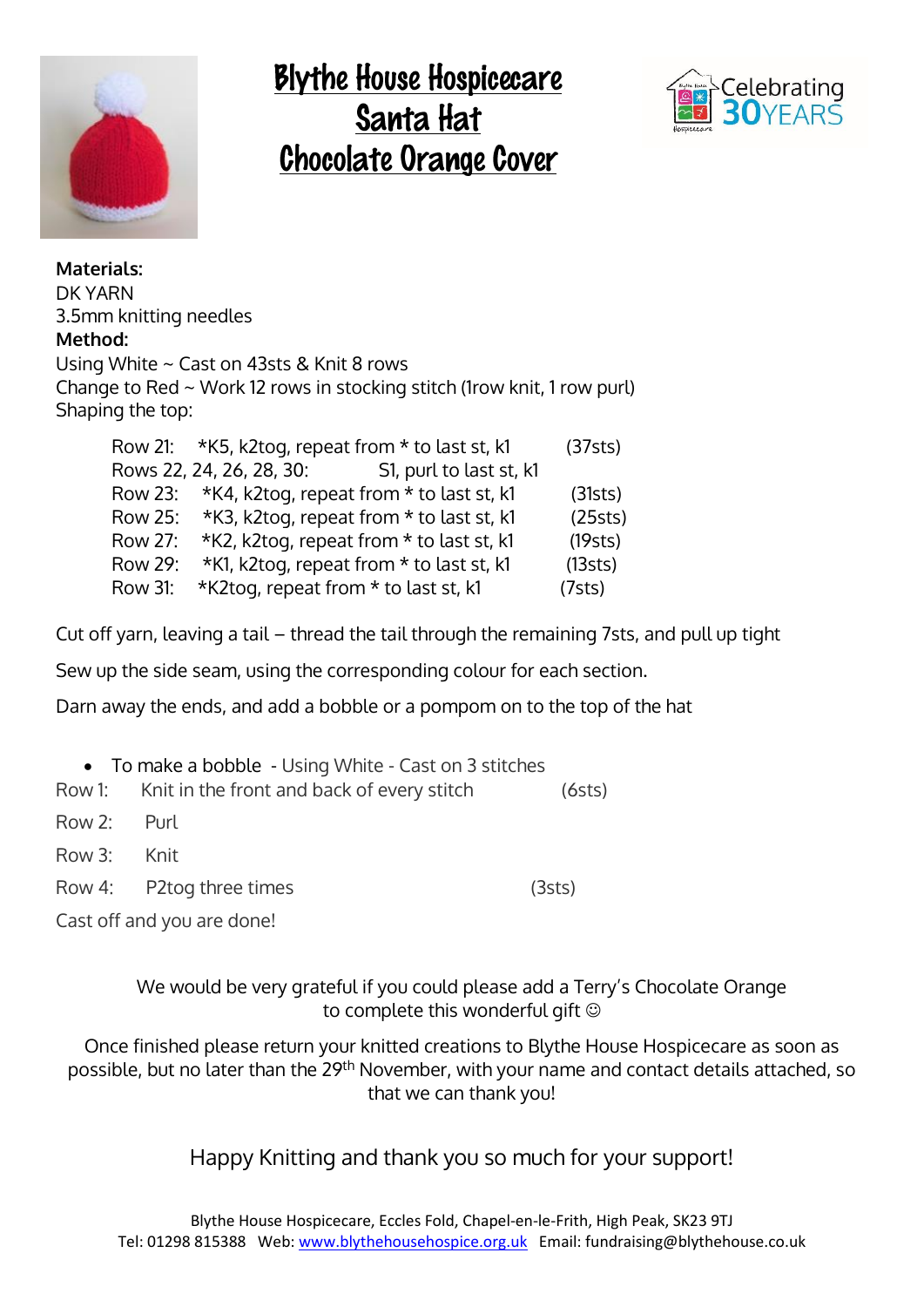

## **Blythe House Hospicecare** Snowman **Chocolate Orange Cover**



Materials: DK YARN 3.5mm knitting needles

| Make the body & face using white                                               |       |
|--------------------------------------------------------------------------------|-------|
| Cast on 25sts                                                                  |       |
| Stocking stitch 28 rows                                                        |       |
| Change colour for the hat                                                      |       |
| Knit 4 rows                                                                    |       |
| 5 <sup>th</sup> Row: S1, k1, *k2tog, k2, repeat from * to last 3sts, k2tog, k1 | 19sts |
| 6 <sup>th</sup> Row: S1, purl to last st, k1                                   |       |
| $7th$ Row: S1, *k2tog, k1, repeat from * to end                                | 13sts |
| 8 <sup>th</sup> Row: S1, purl to last st, k1                                   |       |
| 9 <sup>th</sup> Row: *K2tog across the row to last st, k1                      | 7sts  |
| 10 <sup>th</sup> Row: S1, purl to last st, k1                                  |       |
| 11 <sup>th</sup> Row: S1, k2tog, k2tog, k2tog                                  | 4sts  |
| $D_{\text{rank}}$ off vary looving oftail for coving up                        |       |

Break off yarn, leaving a 'tail' for sewing up. Draw yarn tail through the remaining stitches. Pull up tightly.

Make the scarf  $\sim$ Using the same colour as the hat  $\sim$ Cast on 48sts Cast off

To finish

Sew up the back seam. Fill with polyester stuffing. Sew along the bottom seam.

Make a head by weaving a length of white yarn in and out around the body 8 rows down from the hat – and pull together to form a neck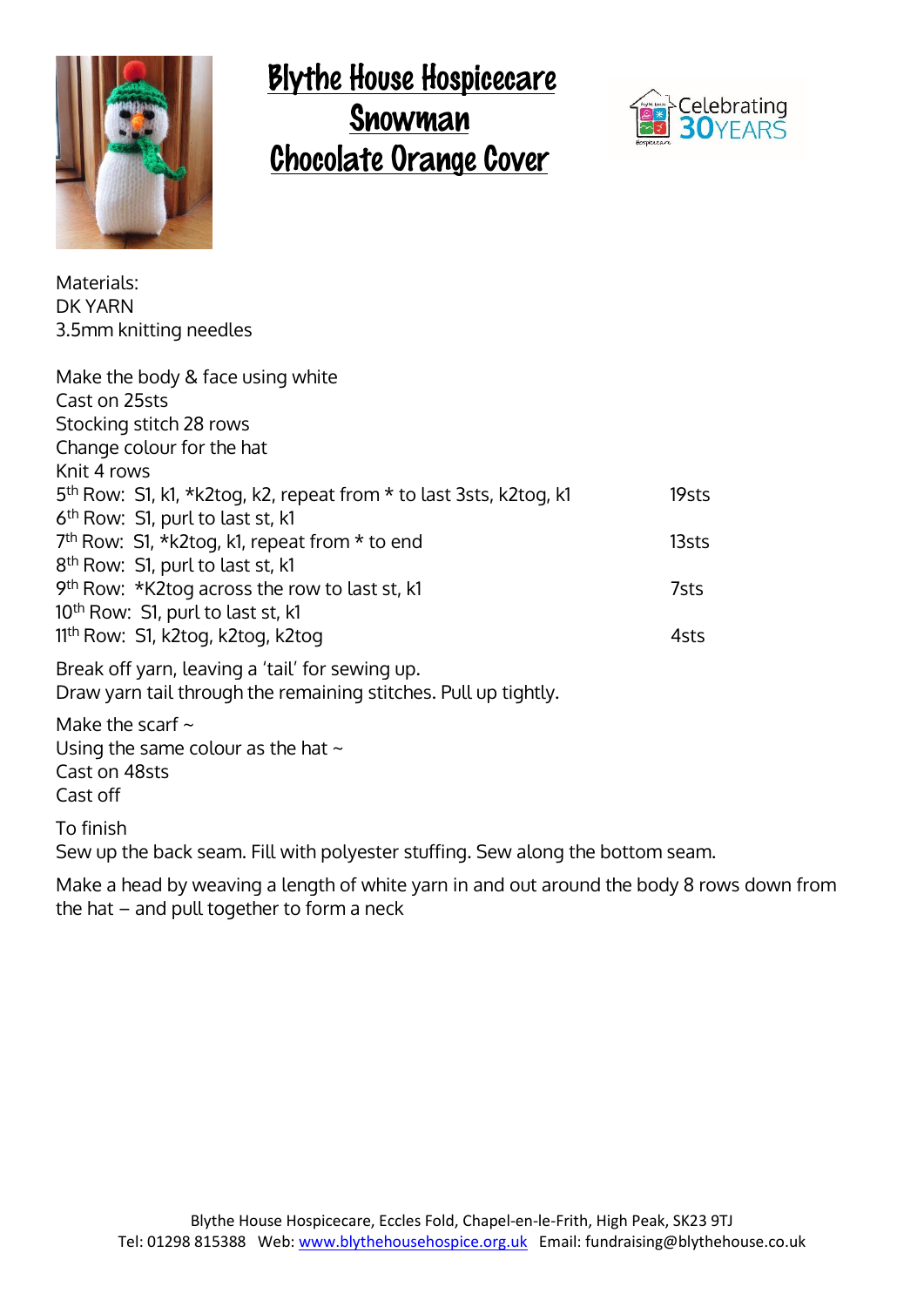Add a face For the eyes – sew on two small black buttons (or use a length of black yarn) For the mouth – use a length of black yarn to make a running stitch mouth For the nose – using a length of orange yarn Cast on one stitch Kfb K1, kfb Cast off Sew on the nose, using the cast on and cast off tails.

This pattern is just an easy starting place - you will find it is very easy to make changes.

Some people find it easier to add the face AFTER the snowman has been stuffed.

We would be very grateful if you could please add a Terry's Chocolate Orange to complete this wonderful gift

Once finished please return your knitted creations to Blythe House Hospicecare as soon as possible, but no later than the 29th November, with your name and contact details attached, so that we can thank you!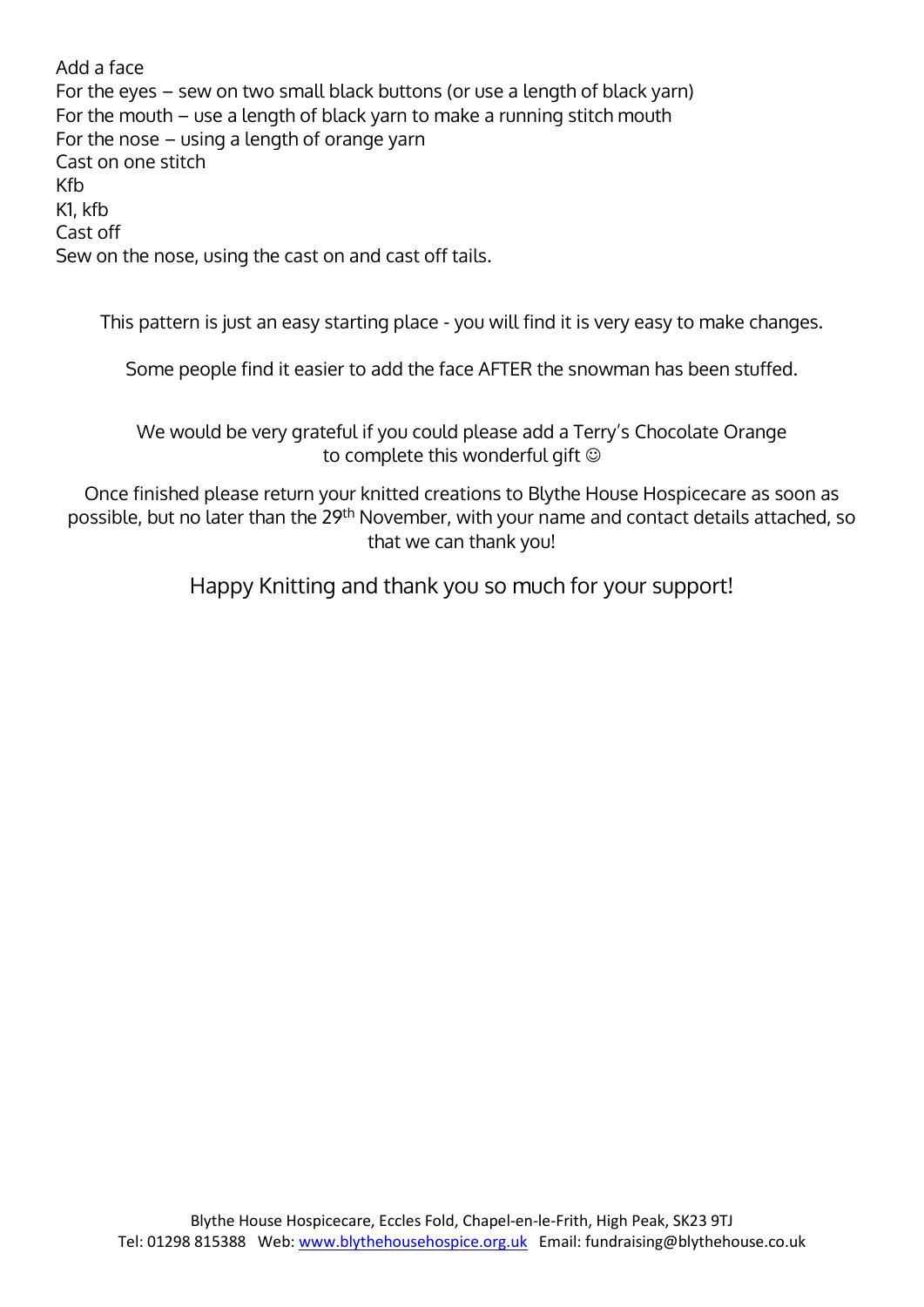

## **Blythe House Hospicecare** Snowman **Chocolate Orange Cover**



| Materials:<br><b>DK YARN</b><br>3.5mm knitting needles                                                                 |                                                   |                                                                                                                                                                                                                                                                                                                                                                                                                            |                                                                                                                                                               |
|------------------------------------------------------------------------------------------------------------------------|---------------------------------------------------|----------------------------------------------------------------------------------------------------------------------------------------------------------------------------------------------------------------------------------------------------------------------------------------------------------------------------------------------------------------------------------------------------------------------------|---------------------------------------------------------------------------------------------------------------------------------------------------------------|
| Using Red<br>Cast on 43sts<br>Knit 2 rows<br>Change to White<br>Change to Green<br>Knit 4 rows<br>Shape the top $\sim$ | Work 2 rows in stocking stitch                    | Work 12 rows in stocking stitch (1row knit, 1 row purl)                                                                                                                                                                                                                                                                                                                                                                    |                                                                                                                                                               |
| <b>Row 21:</b><br>Row 23:<br>Row 25:<br>Row 27:<br><b>Row 29:</b><br><b>Row 31:</b><br>Darn away ends                  | Rows 22, 24, 26, 28, 30:                          | *K5, k2tog, repeat from * to last st, k1<br>S1, purl to last st, k1<br>*K4, k2tog, repeat from * to last st, k1<br>*K3, k2tog, repeat from * to last st, k1<br>*K2, k2tog, repeat from * to last st, k1<br>*K1, k2tog, repeat from * to last st, k1<br>*K2tog, repeat from * to last st, k1<br>Sew up the side seam, using the corresponding colour for each section.<br>Add a bobble or a pompom on to the top of the hat | (37sts)<br>(31sts)<br>(25sts)<br>(19sts)<br>(13sts)<br>(7sts)<br>Cut off yarn, leaving a tail – thread the tail through the remaining 7sts, and pull up tight |
| To make a bobble -<br>Row 1:<br>Row 2:<br>Row 3:                                                                       | Using red yarn cast on 3 stitches<br>Purl<br>Knit | Knit in the front and back of every stitch                                                                                                                                                                                                                                                                                                                                                                                 | (6sts)                                                                                                                                                        |
| Row 4:<br>Cast off                                                                                                     | P2tog three times                                 |                                                                                                                                                                                                                                                                                                                                                                                                                            | (3sts)                                                                                                                                                        |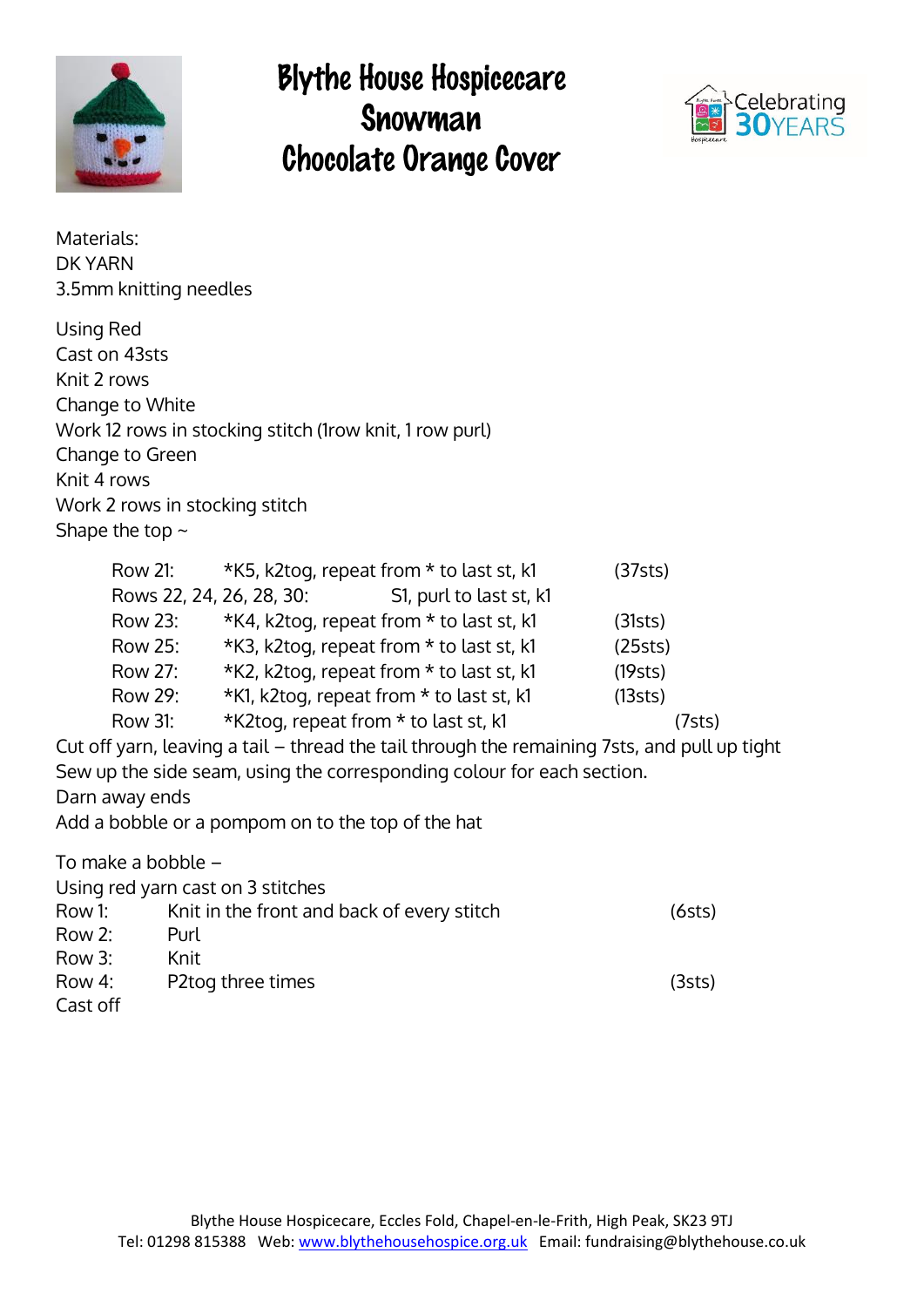Add a face For the eyes – sew on two small black buttons (or use a length of black yarn) For the mouth – use a length of black yarn and make 3 or 4 running stitches For the nose – using a length of orange yarn  $\sim$ Cast on 4sts K4, K2tog, k2tog, K2tog, Fasten off Sew on the nose, using the cast on and cast off tails

> We would be very grateful if you could please add a Terry's Chocolate Orange to complete this wonderful gift

Once finished please return your knitted creations to Blythe House Hospicecare as soon as possible, but no later than the 29<sup>th</sup> November, with your name and contact details attached, so that we can thank you!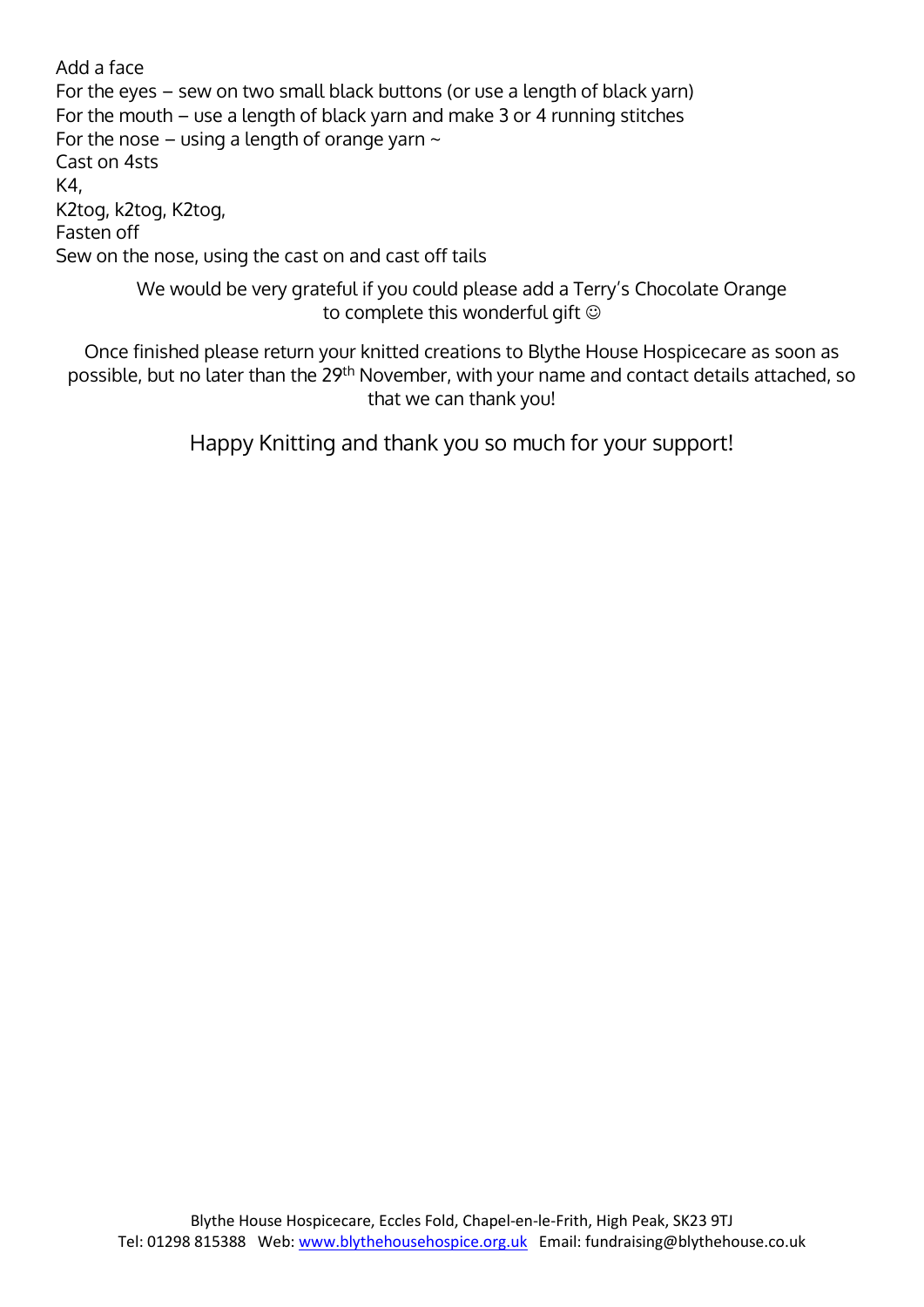

### **Blythe House Hospicecare** Mini Snowman Ferrero Rocher Cover



Materials: No. 10 needles (3.25mm) DK Yarn

| Make the body & face<br>Using white $\sim$ Cast on 17sts<br>Stocking stitch 20 rows |       |
|-------------------------------------------------------------------------------------|-------|
| Change colour for the hat                                                           |       |
| Knit 2 rows                                                                         |       |
| 3rd Row: S1, k1, *k2tog, k2, repeat from * to last 3sts, k2tog, k1                  | 13sts |
| 4 <sup>th</sup> Row: S1, purl to last st, k1                                        |       |
| 5 <sup>th</sup> Row: S1, *k2tog, k1, repeat from * to last 2sts, k2tog              | 9sts  |
| 6 <sup>th</sup> Row: S1, purl to last st, k1                                        |       |
| 7 <sup>th</sup> Row: *K2tog across the row to last st, k1                           | 5sts  |
| 8 <sup>th</sup> Row: S1, purl to last st, k1                                        |       |
| 9 <sup>th</sup> Row: S1, 2ktog, k2tog                                               | 3sts  |
| Break off yarn, leaving a 'tail' for sewing up.                                     |       |
|                                                                                     |       |

Draw yarn tail through the remaining stitches. Pull up tightly.

Make the scarf using the same colour as the hat Cast on 36sts

Cast off

To finish

Sew up the back seam. Fill with polyester stuffing. Sew along the bottom seam.

Make a head by weaving a length of white yarn in and out around the body 6 rows down from the hat – and pull together to form a neck

Add a face For the eyes – sew on two small black buttons (or use a length of black yarn)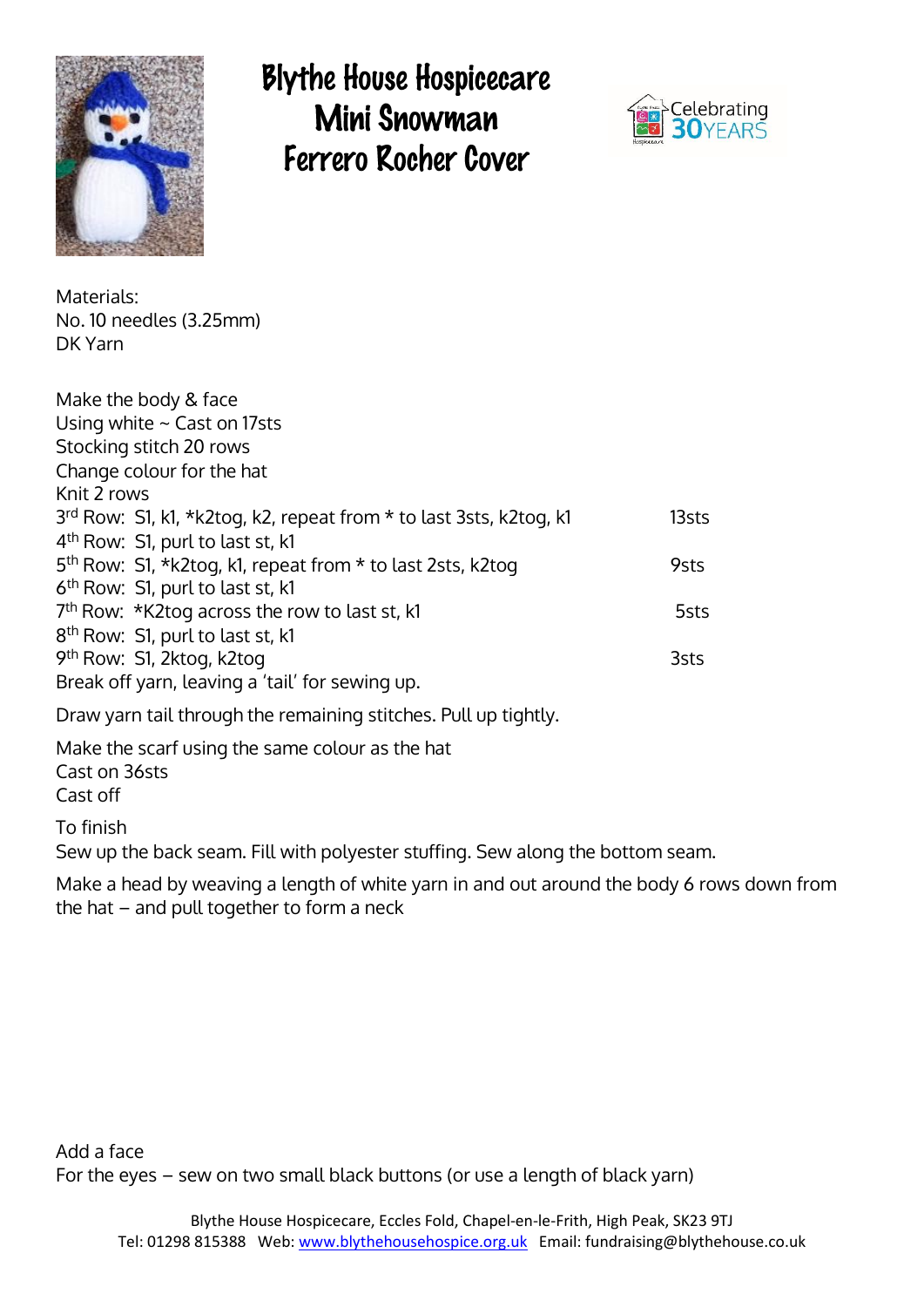For the mouth – use a length of black yarn to make a running stitch mouth For the nose – using a length of orange yarn Cast on one stitch Kfb K1, kfb Cast off Sew on the nose, using the cast on and cast off tails.

This pattern is just an easy starting place - you will find it is very easy to make changes.

Some people find it easier to add the face AFTER the snowman has been stuffed.

We would be very grateful if you can include a Ferero rocher (or similar size and shape chocolate) to complete this gorgeous gift

Once finished please return your knitted creations to Blythe House Hospicecare as soon as possible, but no later than the 29<sup>th</sup> November, with your name and contact details attached, so that we can thank you!